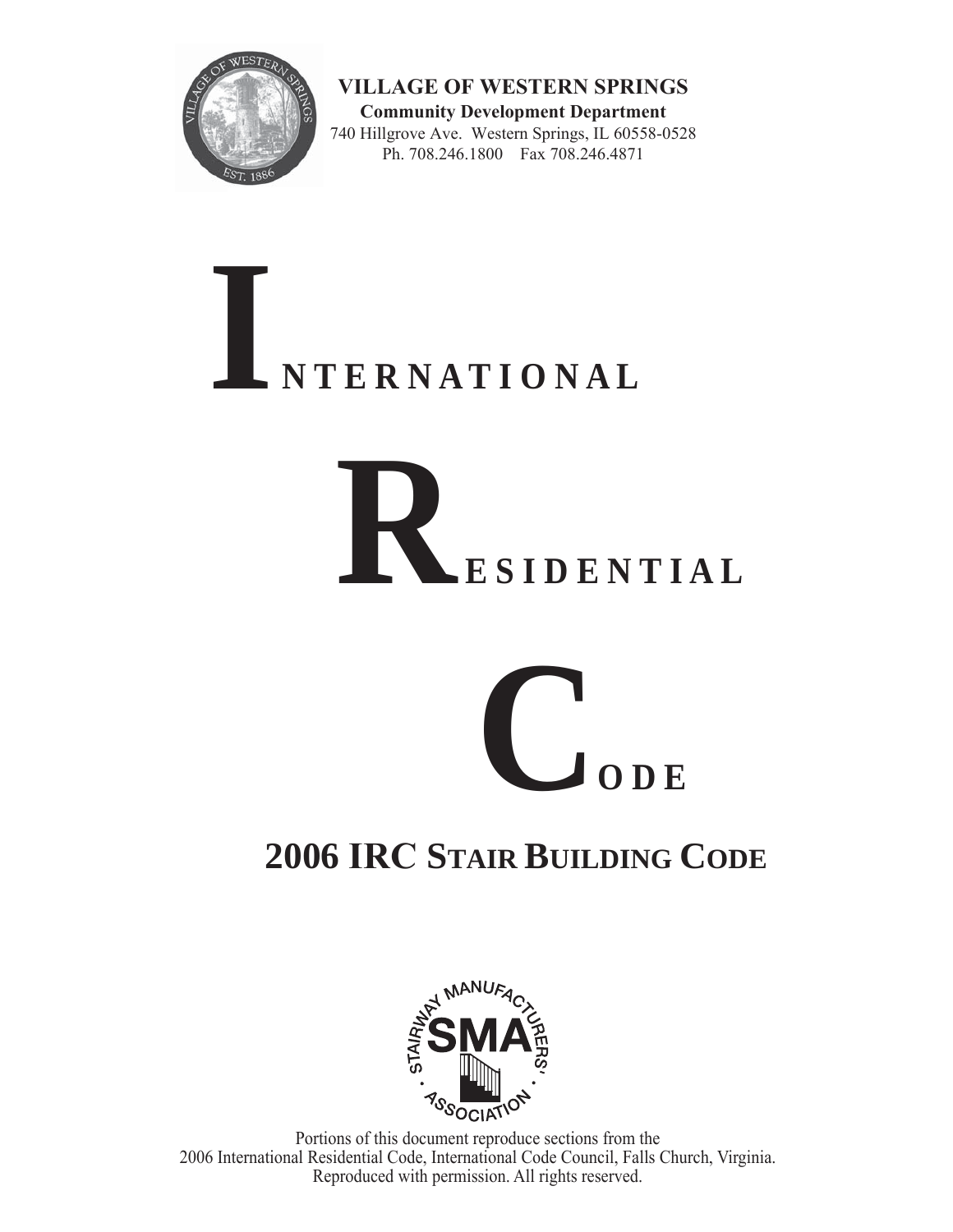The Stairway Manufacturers Association publishes visual interpretations of Building Codes to be accurate pictorial descriptive material void of editorial comment to aid in the understanding of the written text. We provide this document as a learning tool to aid designers, builders, homeowners, building officials, stair builders, and others in the shelter industry to accurately and consistently interpret the building code related to stairways.

The SMA has participated in the model code development process since 1988. We support the International Code Council's development process through our membership and are recognized and respected for our responsible efforts at code reform and interpretation in addition to our trade and industry experience that we bring to the table. This experience and reputation is an asset to our continued efforts to provide safe stairways and reduce stairway accidents while allowing freedom of design, and aesthetic properties of preference.

In addition to our experience in the code development process we use the commentaries published by the International Code Council as a resource for each visual interpretation.

The SMA wishes to thank the ICC for their permission to print portions of the IRC and in full recognition of our responsibility to educate and inform we invite your feedback and comments.

This document is provided electronically at no cost to those who wish to print it in whole from www.stairways.org. It is not to be copied or used in part or in any other publication. Printed copies are available to SMA members for the cost of shipping.

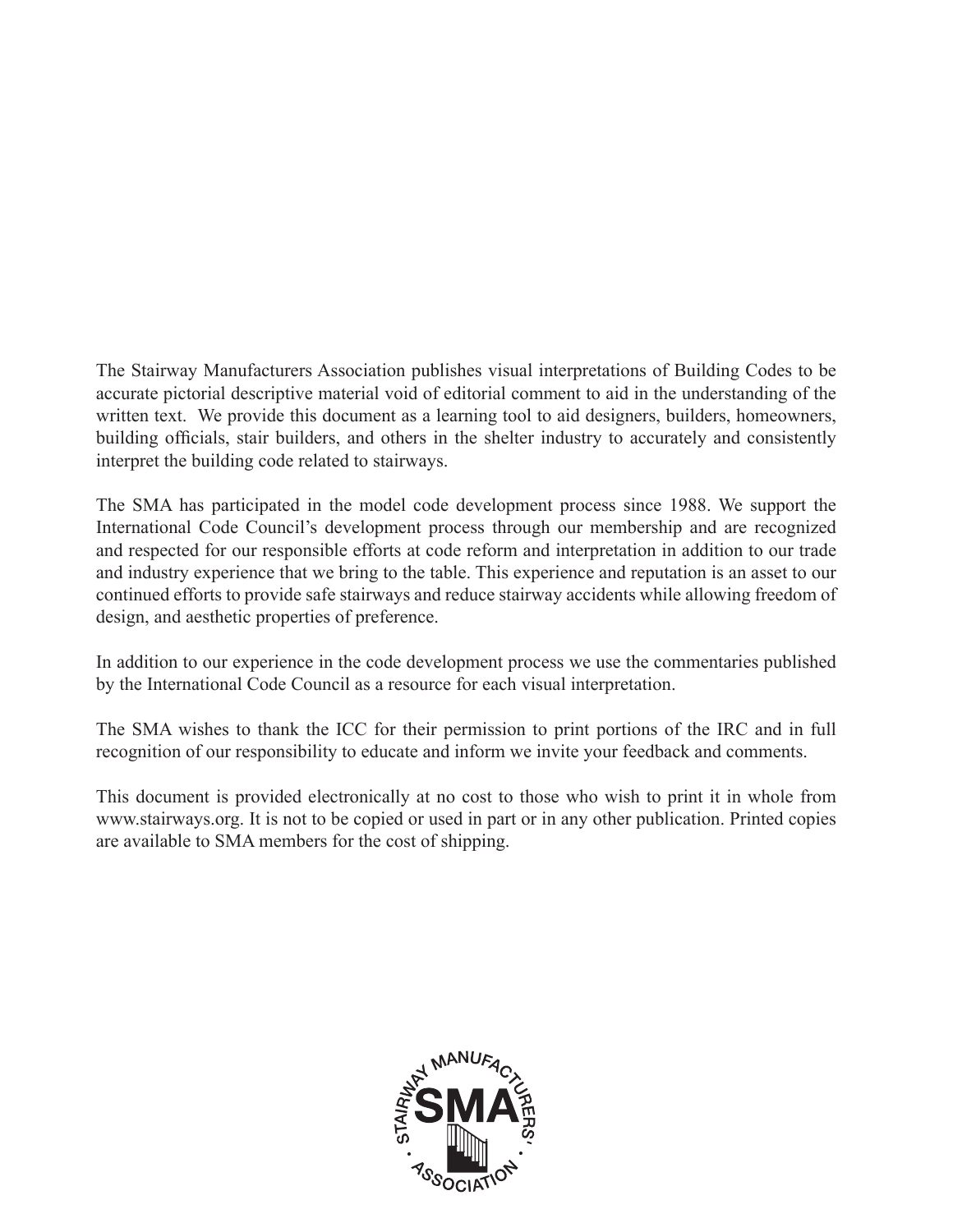# **SECTION R311.5 STAIRWAYS**

#### **R311.5.1 Width.**

Stairways shall not be less than 36 inches (914 mm) in clear width at all points above the permitted handrail height and below the required headroom height. **PHOTO 1**. Handrails shall not project more than 4.5 inches (114 mm) on either side of the stairway **PHOTO 2** and the minimum clear width of the stairway at and below the handrail height, including treads and landings, shall not be less than  $31.5$  inches (787 mm) where a handrail is installed on one side and 27 inches (698 mm) where handrails are provided on both sides **PHOTO 3**.

*Exception:* The width of spiral stairways shall be in accordance with Section R311.5.8. See **PHOTO 35** on page 12.





Stairway Manufacturers' Association Interpretation of IRC 2006 • www.stairways.org • Page No. 3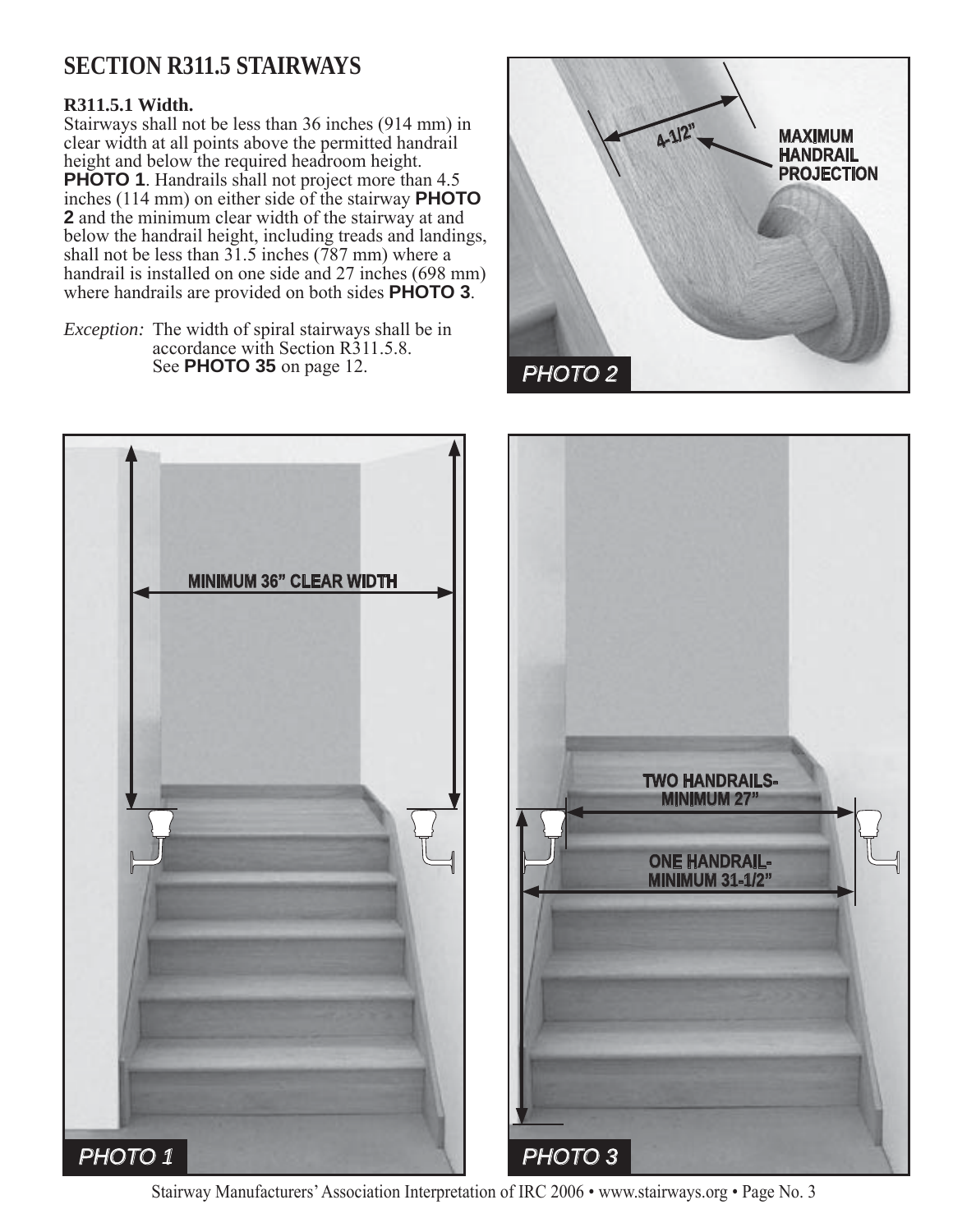#### **R311.5.2 Headroom.**

The minimum headroom in all parts of the stairway shall not be less than 6 feet, 8 inches (2036 mm) measured vertically from the sloped plane adjoining the tread nosing **PHOTO 4** or from the floor surface of the landing or platform. **PHOTO 5**.



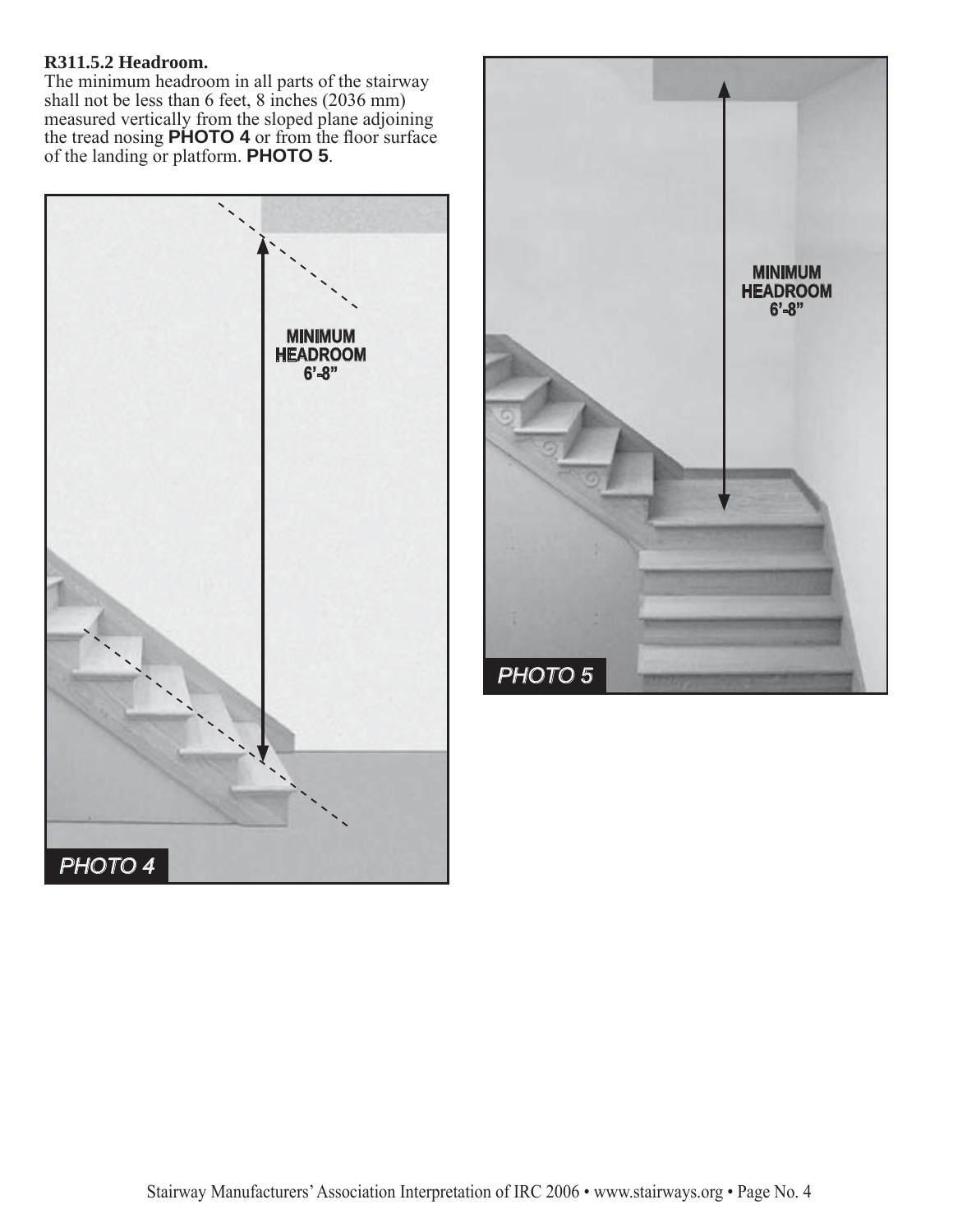#### **R311.5.3 Stair treads and risers.**

#### **R311.5.3.1 Riser height.**

The maximum riser height shall be 7¾ inches (196 mm). The riser shall be measured vertically between leading edges of the adjacent treads. **PHOTO 6**. The greatest riser height within any flight of stairs shall not exceed the smallest by more than  $\frac{3}{8}$  inch (9.5) mm). **PHOTO 7**.

#### **R311.5.3.2 Tread depth.**

The minimum tread depth shall be 10 inches (254 mm). The tread depth shall be measured horizontally between the vertical planes of the foremost projection of adjacent treads and at a right angle to the tread's leading edge. **PHOTO 8**. The greatest tread depth within any flight of stairs shall not exceed the smallest by more than ⅜ inch (9.5 mm). **PHOTO 9**.









Winder treads shall have a minimum tread depth of 10 inches (254 mm) measured as above at a point 12 inches (305 mm) from the side where the treads are narrower. **DRAWING 10**. Winder treads shall have a minimum tread depth of 6 inches (152 mm) at any point. **DRAWING 11**. Within any flight of stairs, the greatest winder tread depth at the 12 inch (305 mm) walk line shall not exceed the smallest by more than  $\frac{3}{8}$  inches (9.5 mm).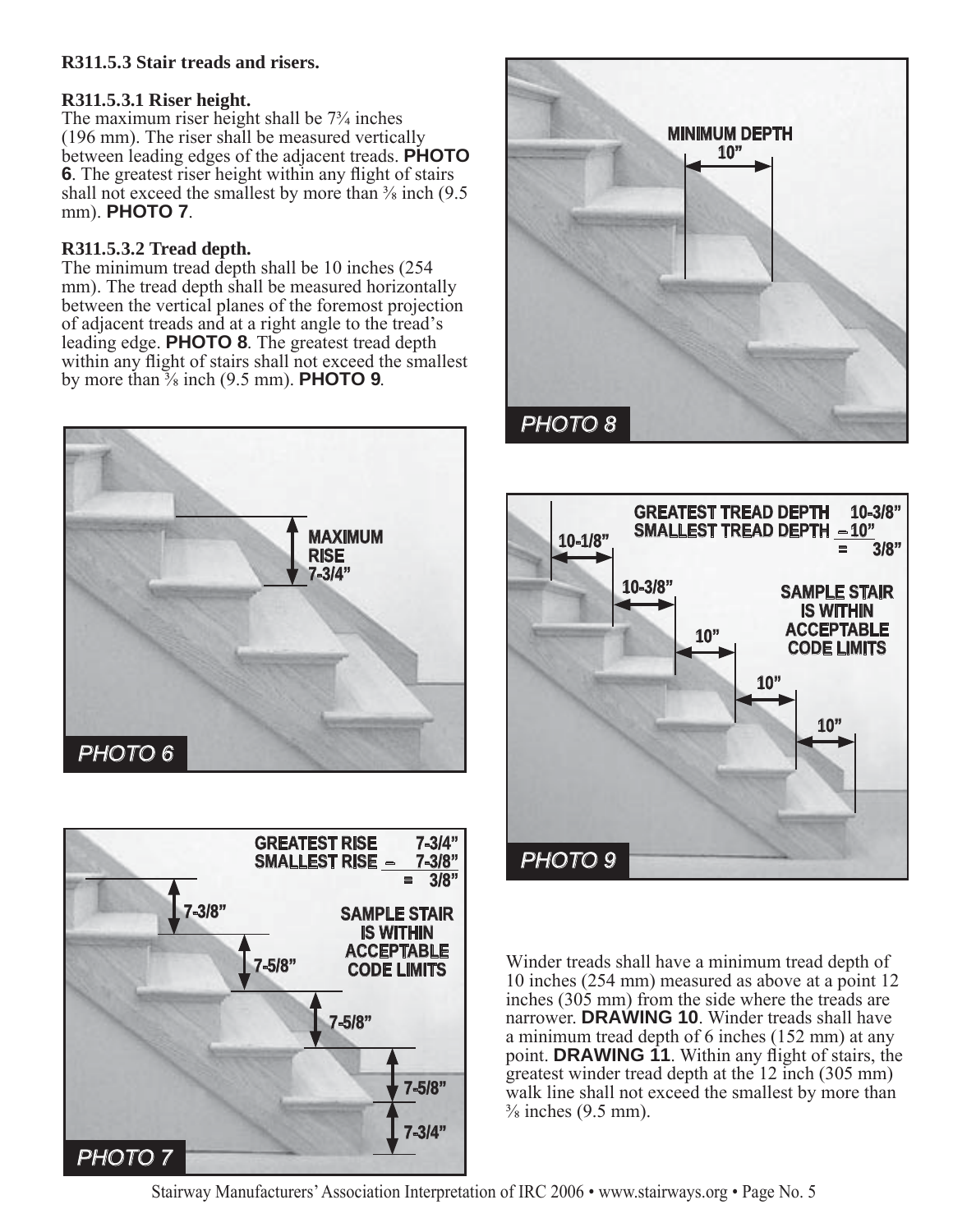

**WINDER** - A tread with non-parallel edges (as defined in Chapter 2 - IRC, IBC).



#### **ALTERNATE WINDER TREAD DESIGNS**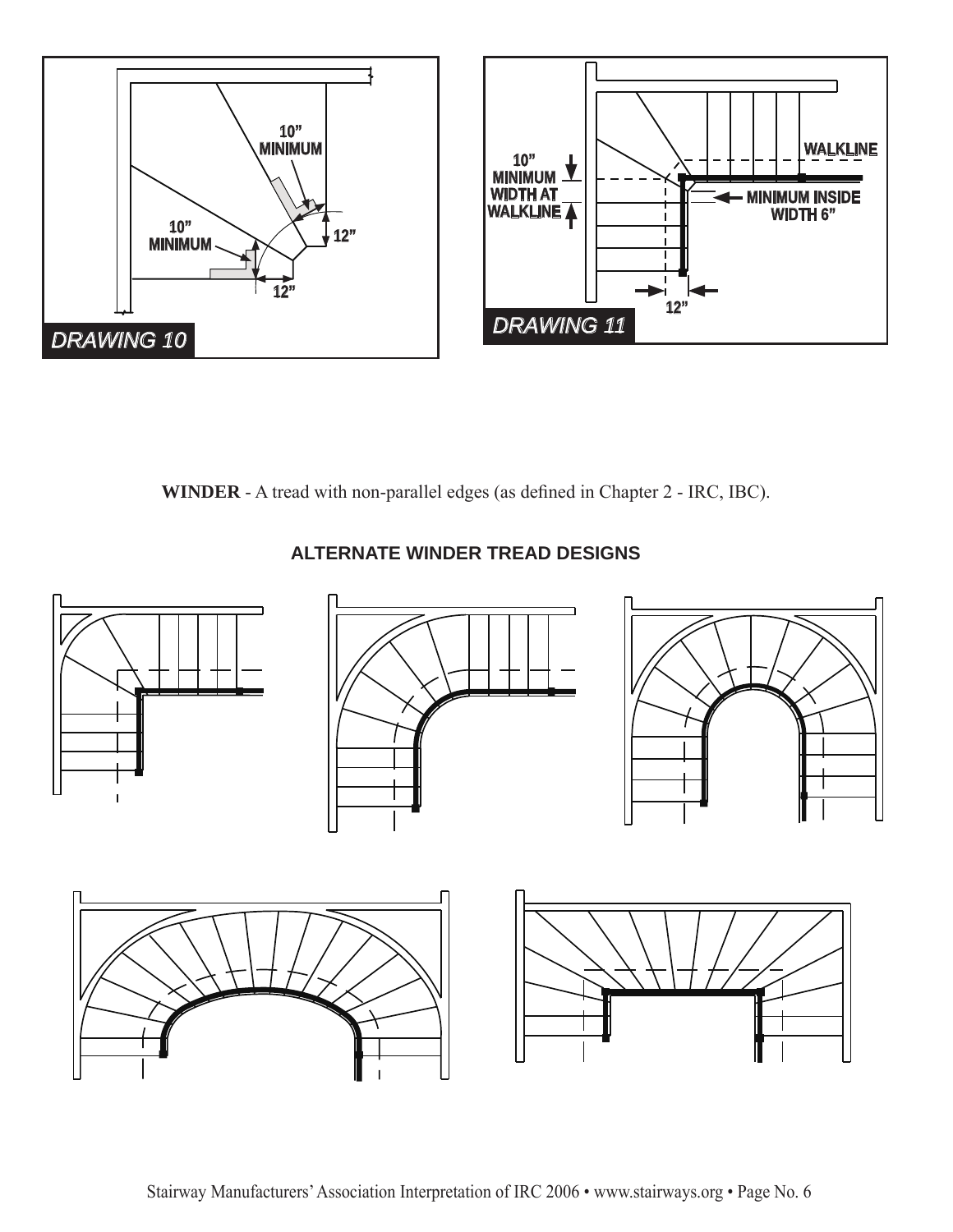#### **R311.5.3.3 Profile.**

The radius of curvature at the leading edge of the tread shall be no greater than  $\frac{9}{16}$  inch (14.3 mm). **PHOTO 12**. A nosing not less than <sup>3</sup>/<sub>4</sub> inch (19) mm) but not more than  $1\frac{1}{4}$  inches (32 mm) shall be provided on stairways with solid risers. **PHOTO 13**. The greatest nosing projection shall not exceed the smallest nosing projection by more than  $\frac{3}{8}$  inch (9.5) mm) between two stories, including the nosing at the level of floors and landings. **PHOTO 14**. Beveling of nosing shall not exceed  $\frac{1}{2}$  inch (12.7 mm). **PHOTO 15**. Risers shall be vertical or sloped from the underside of the leading edge of the tread above at an angle not more than  $30(0.51 \text{ rad})$  degrees from the vertical. **PHOTO 16**. Open risers are permitted, provided that the opening between treads does not permit the passage of a 4-inch diameter (102 mm) sphere. **PHOTO 17**.

*Exceptions:* 1. A nosing is not required where the tread depth is a minimum of 11 inches (279 mm).

> 2.The opening between adjacent treads is not limited on stairs with a total rise of 30 inches (762 mm) or less.











Stairway Manufacturers' Association Interpretation of IRC 2006 • www.stairways.org • Page No. 7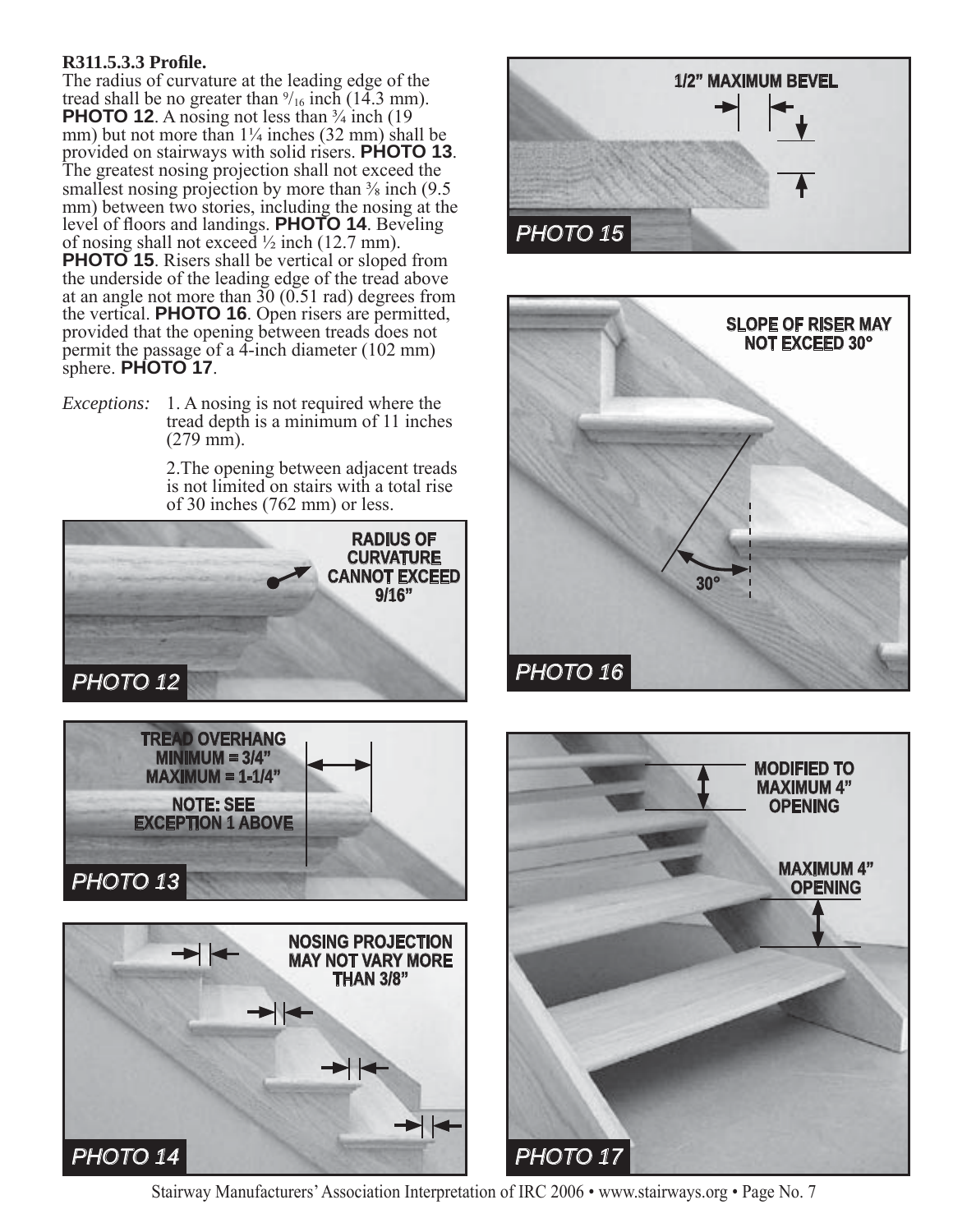#### **R311.5.4 Landings for Stairways.**

There shall be a floor or landing at the top and bottom of each stairway.

*Exception:* A floor or landing is not required at the top of an interior flight of stairs, including stairs in an enclosed garage, provided a door does not swing over the stairs.

A flight of stairs shall not have a vertical rise greater than 12 feet (3658 mm) between floor levels or landings.

The width of each landing shall not be less than the stairway served. Every landing shall have a minimum dimension of 36 inches (914 mm) measured in the direction of travel. **DRAWING 18.**



#### **R311.5.5 Stairway walking surface.**

The walking surface of treads and landings of stairways shall be sloped no steeper than one unit vertical in 48 inches horizontal (2-percent slope). **PHOTO 19**.



#### **R311.5.6 Handrails.**

Handrails shall be provided on at least one side of each continuous run of treads or flight with four or more risers. **DRAWING 20**.



#### **R311.5.6.1 Height.** Handrail height, measured vertically from the sloped plane adjoining the tread nosing, or finish surface of ramp slope, shall be not less than 34 inches (864 mm) and not more than 38 inches (965 mm). **PHOTO 21**.

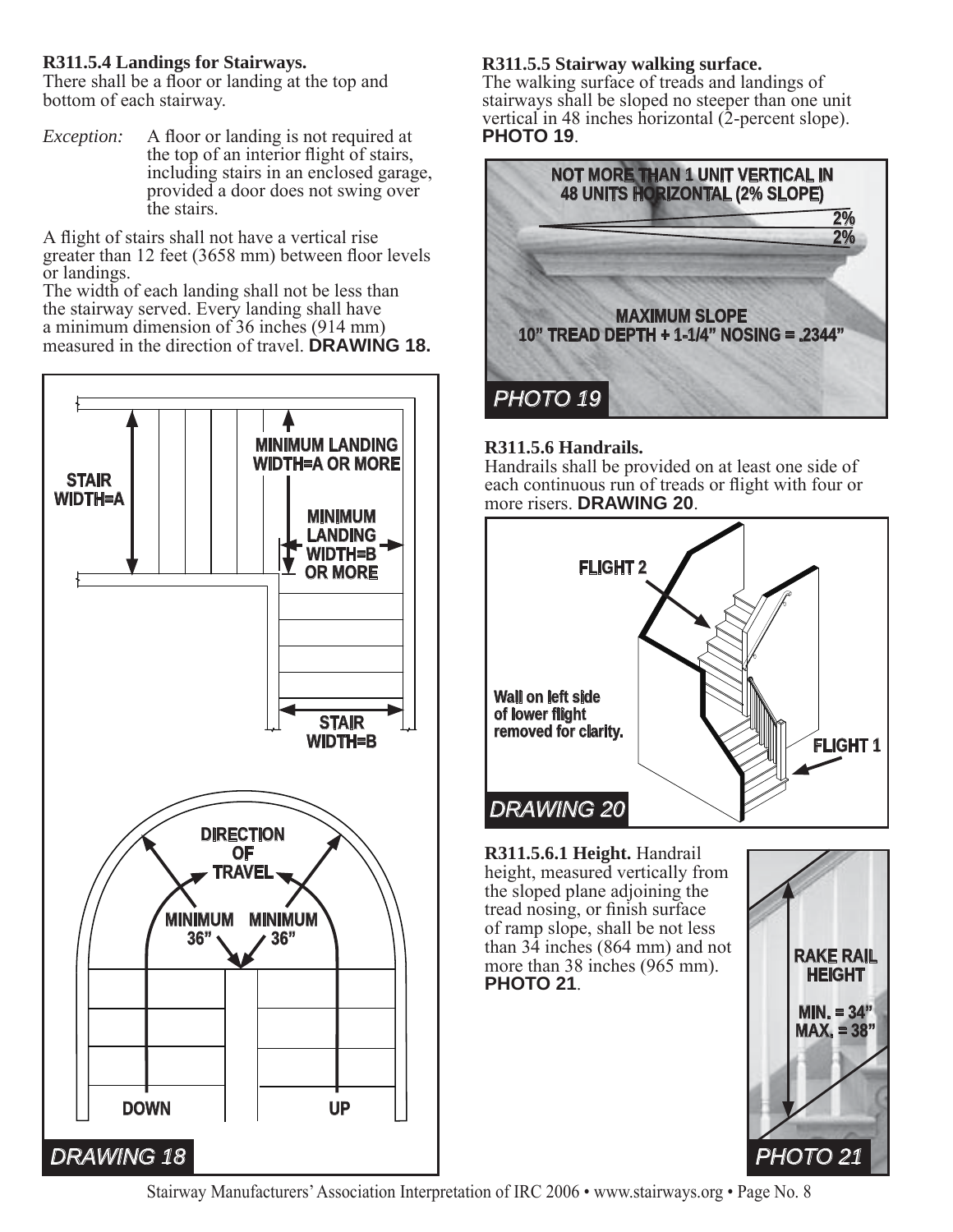#### **R311.5.6.2 Continuity.**

Handrails for stairways shall be continuous for the full length of the flight, from a point directly above the top riser of the flight to a point directly above lowest riser of the flight. **DRAWING 22 and PHOTO 23**. Handrail ends shall be returned **PHOTO 24** or shall terminate in newel posts or safety terminals. Handrails adjacent to a wall shall have a space of not less than  $1\frac{1}{2}$  inches (38 mm) between the wall and the handrails. **PHOTO 25**.



*Exceptions:* 1. Handrails shall be permitted to be interrupted by a newel post at the turn. **PHOTO 26**.

> 2. The use of a volute, turnout, starting easing or starting newel shall be allowed over the lowest tread. **PHOTO 27**.

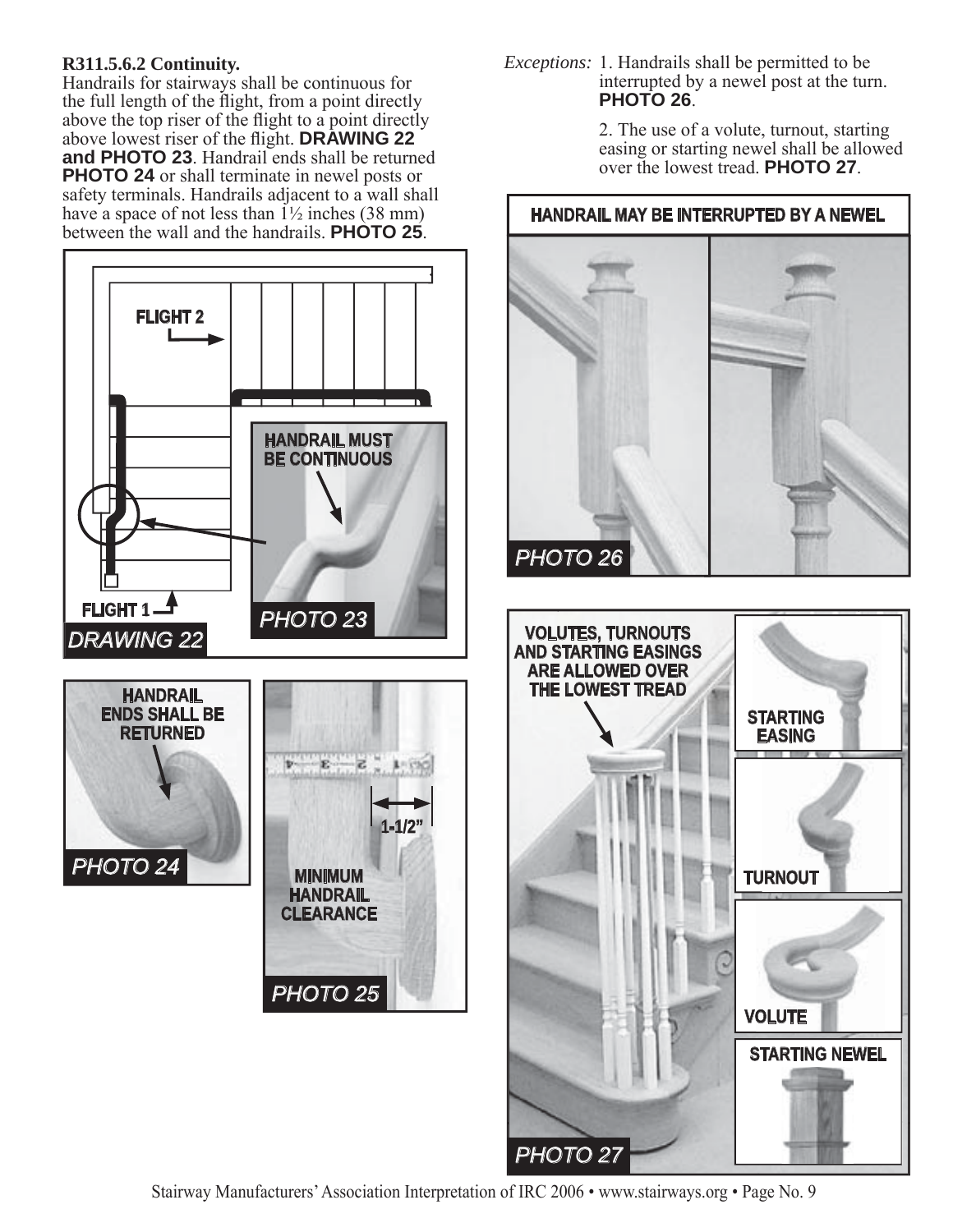#### **R311.5.6.3 Handrail grip size.**

All required handrails shall be of one of the following types or provide equivalent graspability. **DRAWING 28**.



1. Type I. Handrails with a circular cross section shall have an outside diameter of at least  $1\frac{1}{4}$  inches (32 mm) and not greater than 2 inches (51 mm). **PHOTO 29**. If the handrail is not circular it shall have a perimeter dimension of at least 4 inches (102) mm) and not greater than  $6\frac{1}{4}$  inches (160 mm) with a maximum cross section of dimension of 2¼ inches (57 mm). **PHOTO 30**.

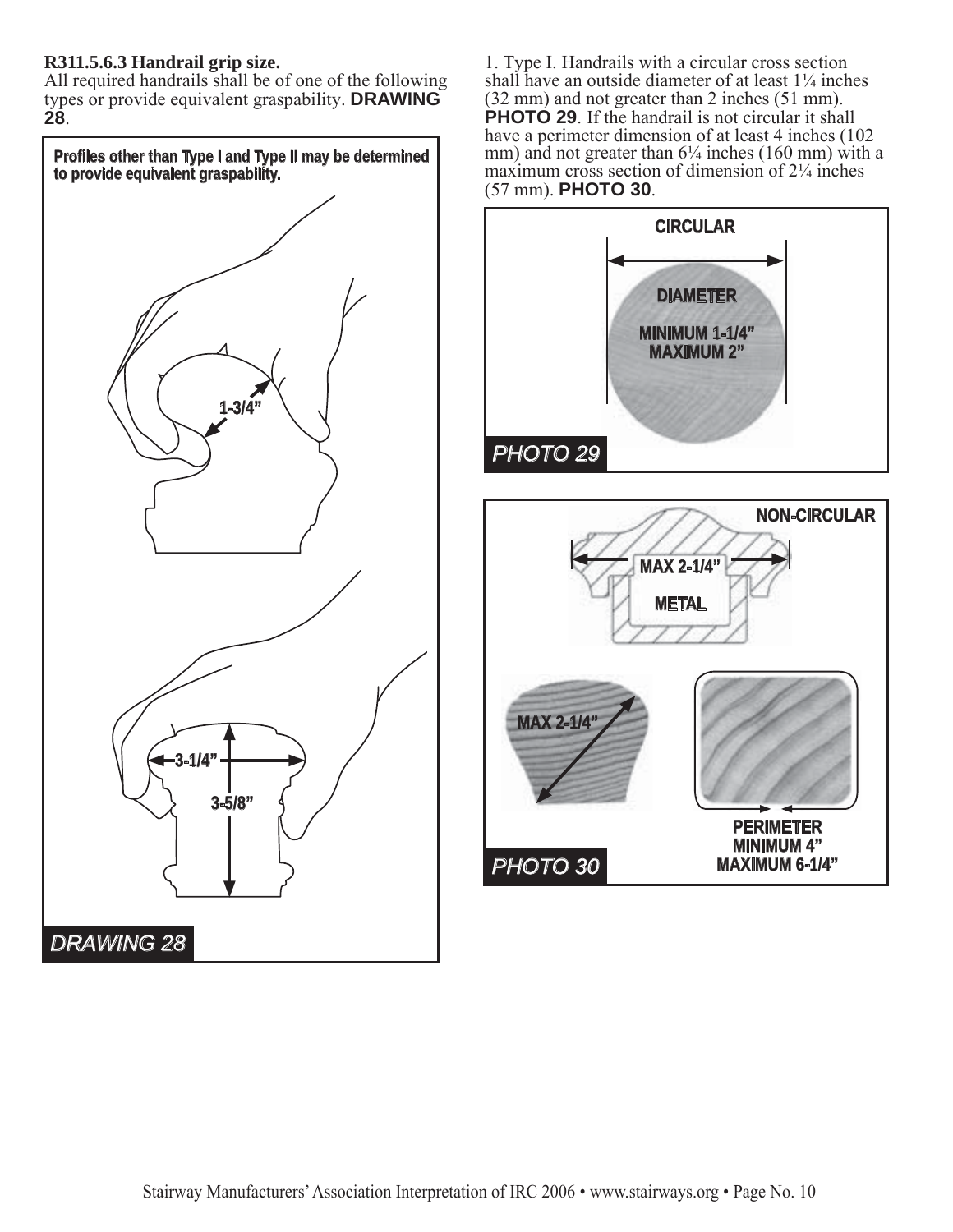2. Type II. Handrails with a perimeter greater than  $6\frac{1}{4}$  inches (160mm) shall provide a graspable finger recess area on both sides of the profile. **PHOTO 31**. The finger recess shall begin within a distance of  $\frac{3}{4}$  inch (19 mm) measured vertically from the tallest portion of the profile and achieve a depth of at least  $\frac{5}{16}$  inch (8mm) within  $\frac{7}{8}$  inch (22mm) below the widest portion of the profile. **PHOTO 32**. This required depth shall continue for at least  $\frac{3}{8}$  inch (10mm) to a level that is not less than  $1\frac{3}{4}$  inches (45) mm) below the tallest portion of the profile. **PHOTO 33**. The minimum width of the handrail above the recess shall be  $1\frac{1}{4}$  inches (32 mm) to a maximum of 2¾ inches (70 mm). **PHOTO 34**. Edges shall have a minimum radius of 0.01 inches (0.25 mm). **PHOTO 34**.



**R311.5.7 Illumination.**

All stairs shall be provided with illumination in accordance with Section R303.6.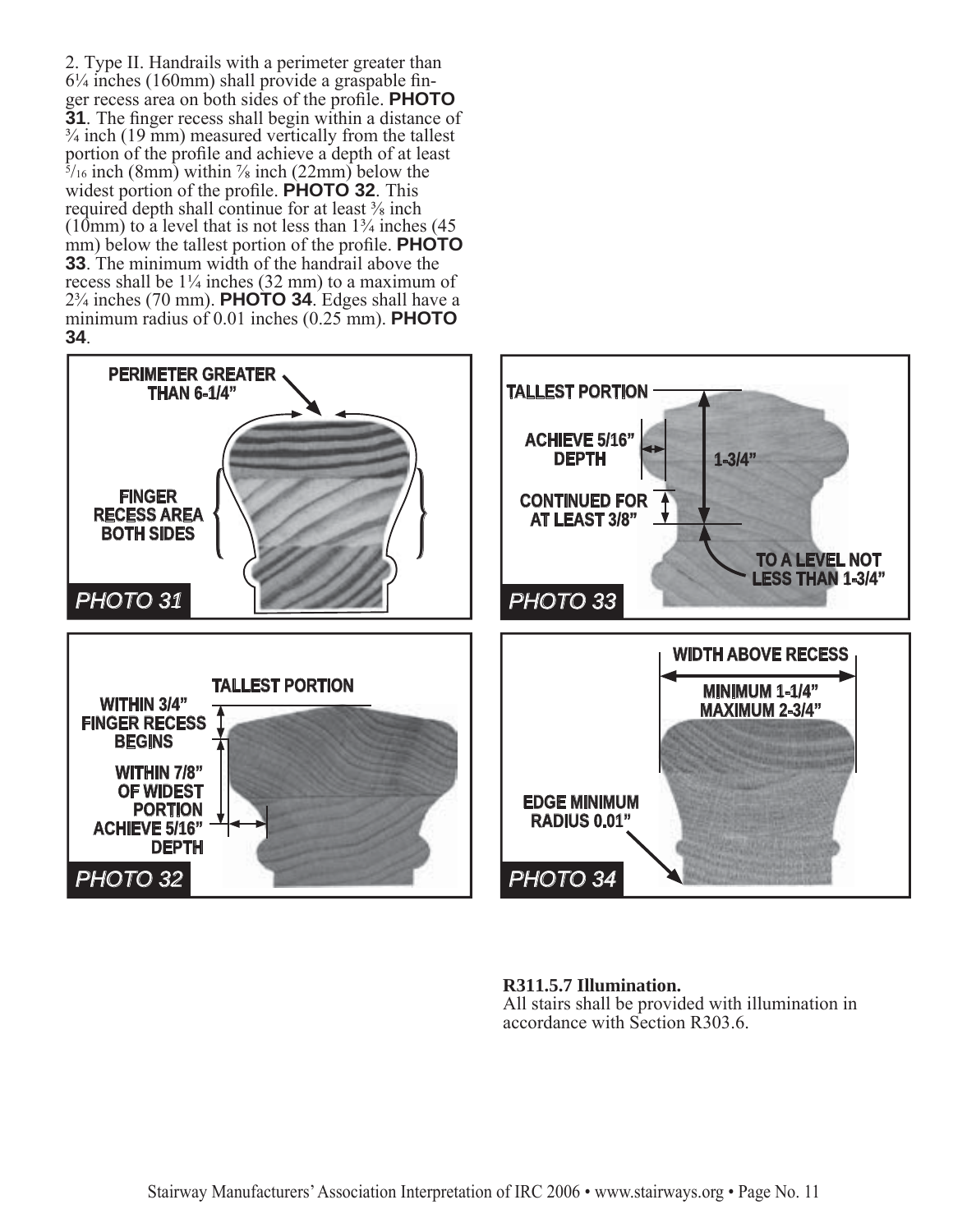#### **R311.5.8 Special stairways.**

Circular stairways, spiral stairways, winders and bulkhead enclosure stairways shall comply with all requirements of Section R311.5 except as specified below.

#### **R311.5.8.1 Spiral Stairs.**

Spiral stairways are permitted, provided the minimum width shall be 26 inches (660 mm) with each tread having a 7½ inch (190 mm) minimum tread depth at 12 inches from the narrower edge. All treads shall be identical, and the rise shall be no more than 9½ inches (241 mm). A minimum headroom of 6 feet, 6 inches (1982 mm) shall be provided. **PHOTO 35**.



#### **R311.5.8.2 Bulkhead enclosure stairways.**

Stairways serving bulkhead enclosures, not part of the required building egress, providing access from the outside grade level to the basement shall be exempt from the requirements of Sections R311.4.3 and R311.5 where the maximum height from the basement finished floor level to grade adjacent to the stairway does not exceed 8 feet (2438 mm), and the grade level opening to the stairway is covered by a bulkhead enclosure with hinged doors or other approved means.

## **SECTION R312 GUARDS**

#### **R312.1 Guards.**

Porches, balconies, ramps or raised floor surfaces located more than 30 inches (762 mm) above the floor or grade below shall have guards not less than 36 inches (914 mm) in height. Open sides of stairs with a total rise of more than 30 inches (762 mm) above the floor or grade below shall have guards not less than 34 inches (864 mm) in height measured vertically from the nosing of the treads. **PHOTO 36**.

Porches and decks which are enclosed with insect screening shall be equipped with guards where the walking surface is located more than 30 inches (762 mm) above the floor or grade below.



Stairway Manufacturers' Association Interpretation of IRC 2006 • www.stairways.org • Page No. 12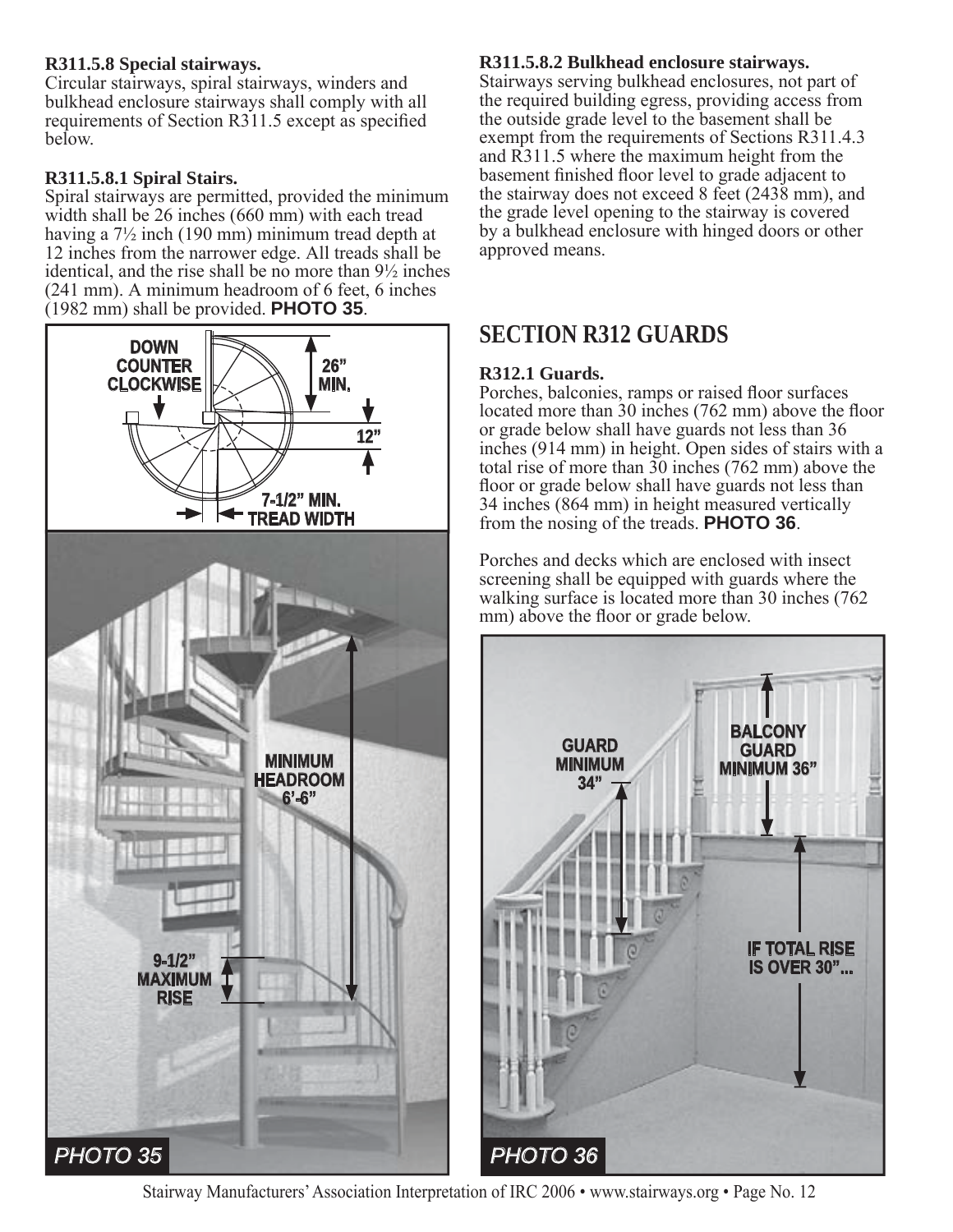#### **R312.2 Guard opening limitations.**

Required guards on open sides of stairways, raised floor areas, balconies and porches shall have intermediate rails or ornamental closures which do not allow passage of a sphere 4 inches (102 mm) or more in diameter. **PHOTO 37**.

Exception: 1. The triangular openings formed by the riser, tread and bottom rail of a guard at the open side of a stairway are permitted to be of such a size that a sphere 6 inches (152 mm) cannot pass through. **PHOTO** 

**<sup>38</sup>**. 2. Openings for required guards on the sides of stair treads shall not allow a sphere  $4\frac{3}{8}$  inches (107 mm) to pass through. **PHOTO 38**.



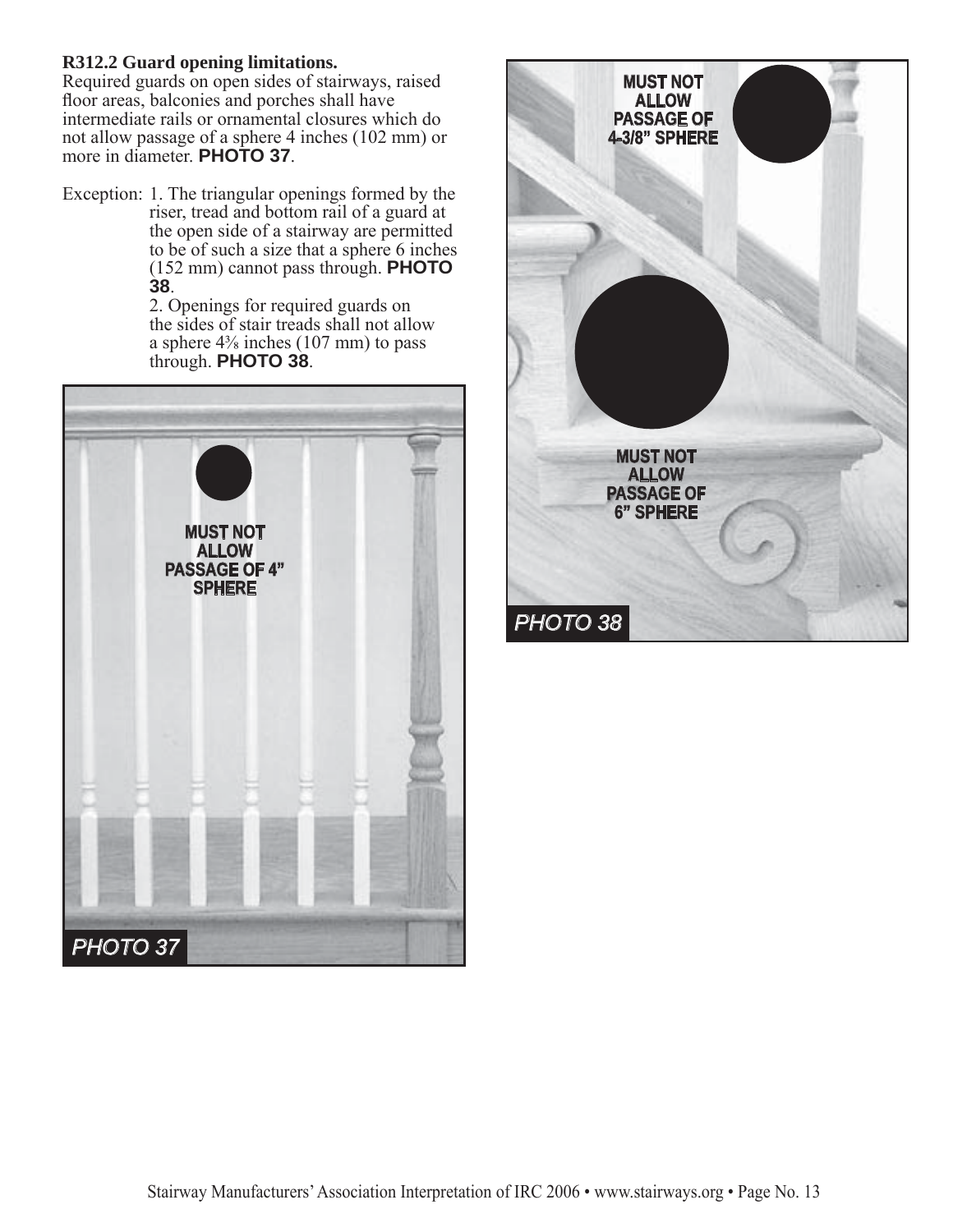### **CHAPTER 2**

# **DEFINITIONS**

**R201.3 Terms Defined in other codes.** Where terms are not defined in this code such terms shall have meanings ascribed to them as in other code publications of the International Code Council.

*Note: In order to assure a complete understanding in accordance with above we have listed all the stair related definitions from both the IRC and the IBC (International Building Code).* 

#### **IRC Section R202 Definitions**

**GUARD.** A building component or a system of building components located near the open sides of elevated walking surfaces that minimizes the possibility of a fall from the walking surface to a lower level.

**HANDRAIL.** A horizontal or sloping rail intended for grasping by the hand for guidance or support.

**WINDER.** A tread with nonparallel edges.

#### **IBC Section 1002 Definitions**

**ALTERNATING TREAD DEVICE.** A device that has a series of steps between 50 and 70 degrees (0.87 and 1.22 rad) from horizontal, usually attached to a center support rail in an alternating manner so that the user does not have both feet on the same level at the same time.

**GUARD.** A building component or a system of building components located at or near the open sides of elevated walking surfaces that minimizes the possibility of a fall from the walking surface to a lower level.

**HANDRAIL.** A horizontal or sloping rail intended for grasping by the hand for guidance or support.

**NOSING.** The leading edge of treads of stairs and of landings at the top of stairway flights.

**SCISSOR STAIR.** Two interlocking stairways providing two separate paths of egress located within one stairwell enclosure.

**STAIR.** A change in elevation, consisting of one or more risers.

**STAIRWAY.** One or more flights of stairs, either exterior or interior, with the necessary landings and platforms connecting them, to form a continuous and uninterrupted passage from one level to another.

**STAIRWAY, EXTERIOR.** A stairway that is open on at least one side, except for required structural columns, beams, handrails and guards. The adjoining open areas shall be either yards, courts or public ways. The other sides of the exterior stairway need not be open.

**STAIRWAY, INTERIOR.** A stairway not meeting the definition of an exterior stairway.

**STAIRWAY, SPIRAL.** A stairway having a closed circular form in its plan view with uniform sectionshaped treads attached to and radiating from a minimum-diameter supporting column.

**WINDER.** A tread with nonparallel edges.